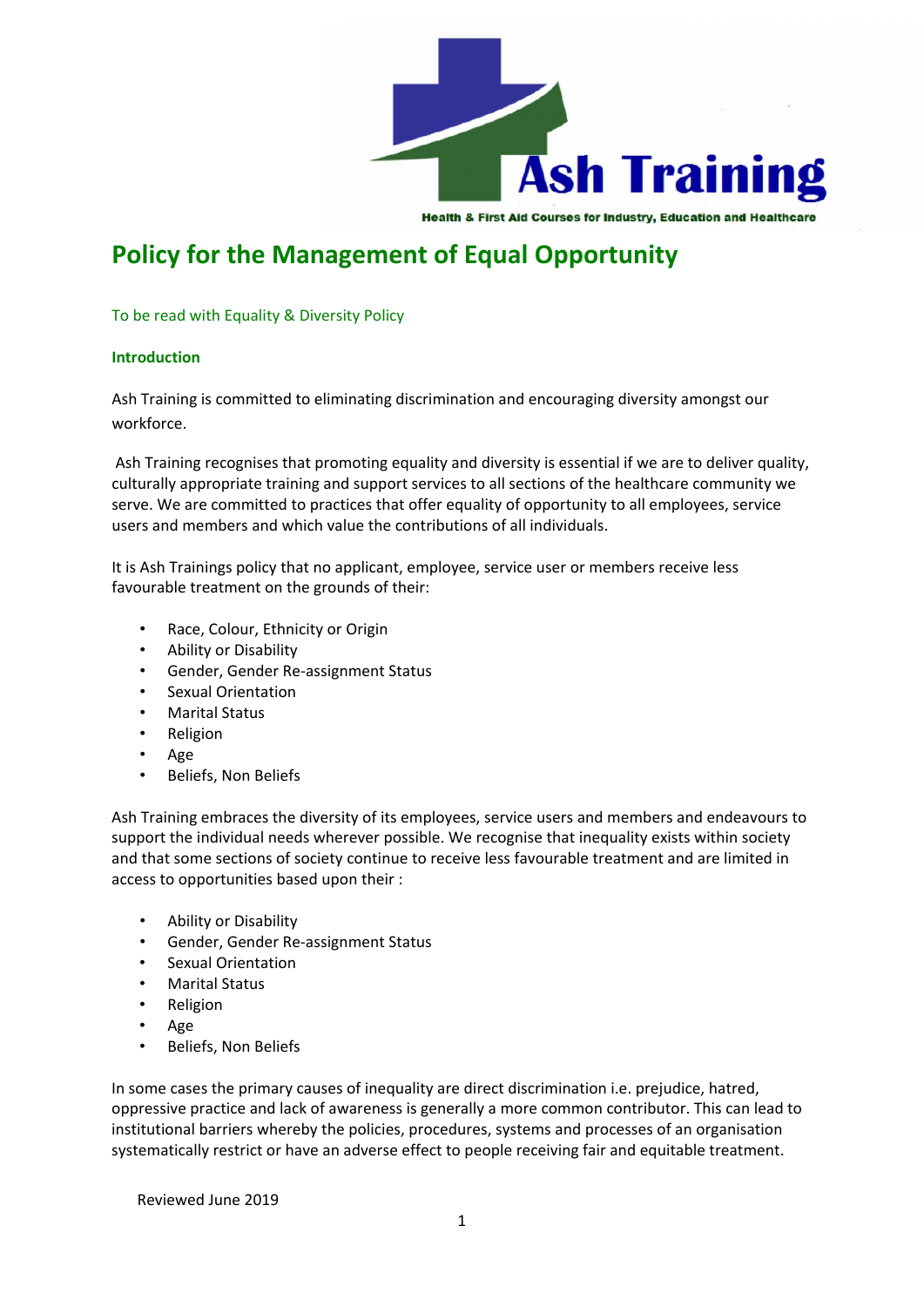

**Health & First Aid Courses for Industry, Education and Healthcare** 

Each employee, members and service user of Ash Training has a right to dignity, respect and fairness and this is extended across all the services that Ash Training deliver. We at Ash Training are committed to improving the working lives of employees, members and service users and will not tolerate violence, abuse or harassment. We actively encourage employees and members to report any incident, however trivial it may seem, so it can be investigated and action taken where found to be necessary.

This policy compliments our values and beliefs and indicates our firm commitment to eradicate discrimination whether direct or indirect and to ensure equality of opportunity for all. Our commitment applies across the full spectrum of the healthcare community.

To achieve this Ash Training will ensure that our employees, service users and members supports, understands and are responsive to objectives set out within this policy through appropriate challenge & support, training and development and effective management. We will develop our supplier contracts through equalities briefing sheets and procurement criteria

#### **Policy Statement**

It is Ash Training policy that we will:

- Provide a non-discriminatory high standard of service to all our employees, service users and members and operate within legislation without compromise.
- Consult, develop, plan and deliver services that are accessible to all our employees, service users and members and with reasonable adjustment, be responsive to their needs and preferences.
- Use influence to promote equality through all the services and practices and ensure that all forms of harassment and discrimination are challenged.
- Make informed and fair decisions in relation to recruitment, promotion and training. The decisions are made in according to core competencies.
- Foster a culture where equality and human rights are valued and the skills and talents of our employees, service users and members are used appropriately to the benefits of the first aid community.
- Monitor and review all our employees, service users and members and develop initiatives, nurture applications from an expansive cross section of the first aid community.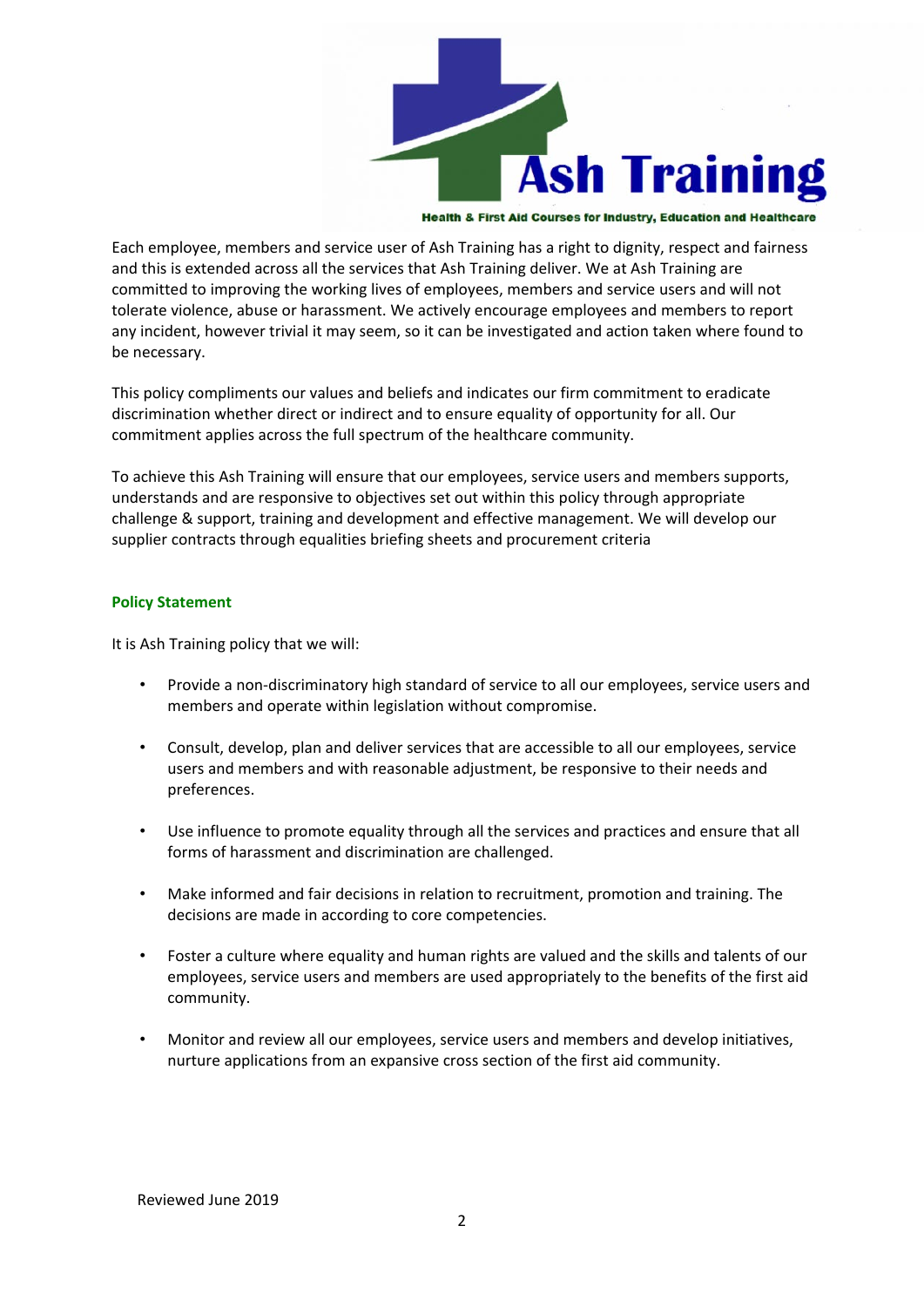

### **Legal Framework**

**Health & First Aid Courses for Industry, Education and Healthcare** 

- Sexual Orientation Employment Regulations 2003
- Race Relations Act Amendment 2000
- Religion/ Belief Employment Regulations 2003
- Disability Discrimination Act 2005
- Disability Equality Duty 2006
- Age Discrimination Legislation 2006
- Equality Act 2010
- Human Rights Act 1998
- Public Interest Disclosure Act 1998

# **General Procedures**

#### Leadership

Ash Training has the responsibility for the development of strategies, resources and structure to deliver the Equal Opportunities Policy through our leadership. All decisions and proposed changes to services will consider the potential for adverse impact on Ash Training and employees, service users and members equality.

Ash Training will review the views of employees, service users and members and will take into account of these in shaping and developing future services. This includes the provision of reasonable adjustment and communications.

All at Ash Training have the responsibility for implementing and monitoring of all Ash Training Policies within the scope of their role. Equality and diversity is an organisational function and employees, service users and members are responsible for ensuring the pro-active delivery and progress of equalities and diversity through communication and networking.

Ash Training owner is responsible in addition to their individual responsibilities for ensuring:

- All employees, service users and members are aware of and comply with the standards expected within this policy.
- The measures of awareness, understanding and delivery of Ash Training equalities commitment.
- Dignity and respect for all employees, service users and members.
- That they confront and take appropriate action against incidents or behaviour that does not meet the standards of Ash Training policies.